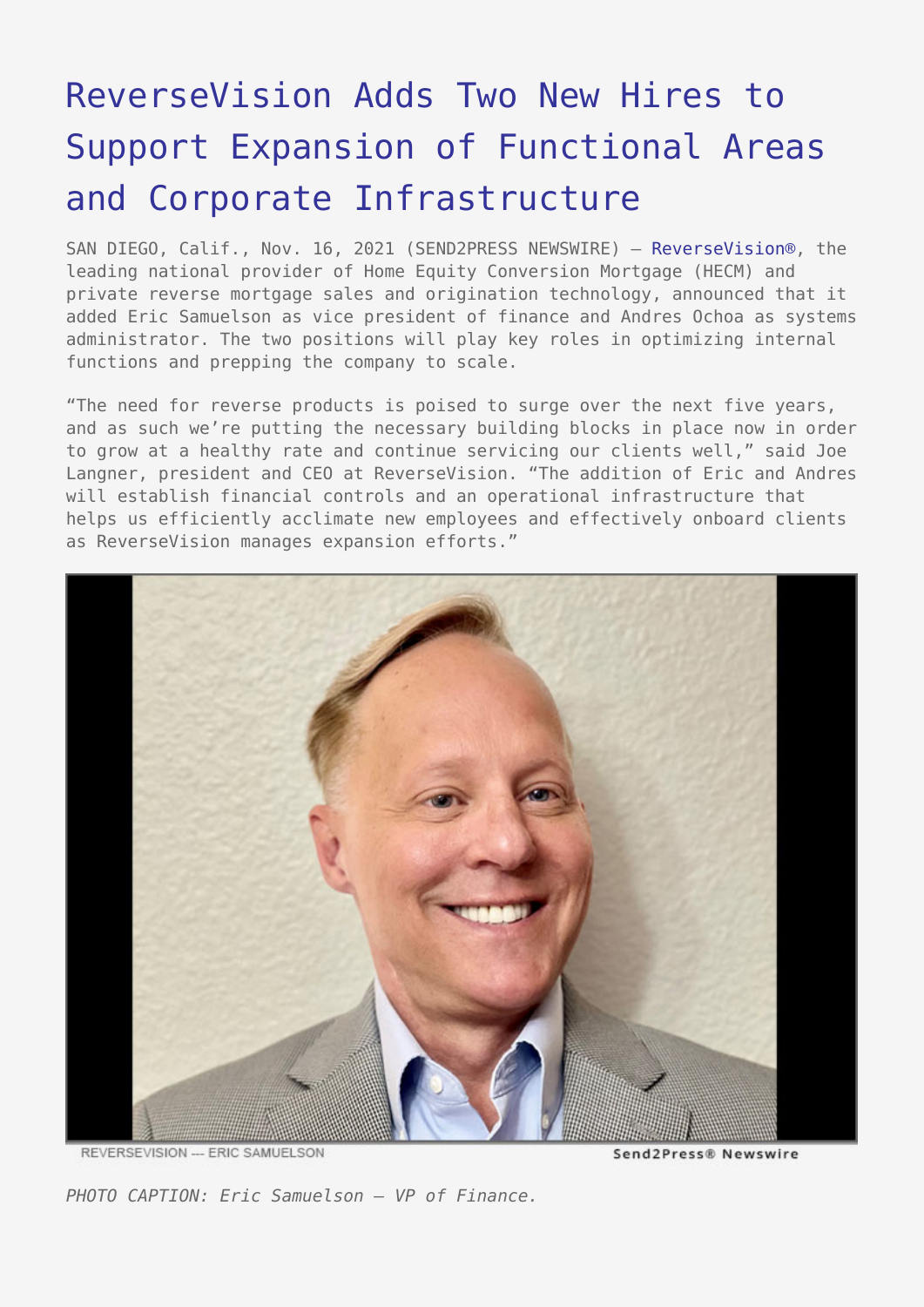Eric Samuelson comes to ReverseVision with a background as a vice president and corporate controller working for multiple fast-moving and dynamic organizations spanning 25 years. He is known for his innovative, out of-thebox thinking that implements sound financial and accounting processes and procedures, which help run businesses efficiently, especially during growth modes.

Andres Ochoa joins ReverseVision's IT team in the capacity of systems administrator where he will manage development of the company's internal operational technology stack. Previously, he was an IT support specialist at San Diego Country Credit Union where he assisted the organization in navigating its technology needs through the height of the pandemic during social distancing and safety concerns.



REVERSEVISION --- ANDRES OCHOA

Send2Press® Newswire

*PHOTO CAPTION: Andres Ochoa – Systems Administrator.*

Before that, he worked on Endpoint Management systems, deploying and supporting a largescale enterprise network consisting of 18,000 corporate and point-of-sale endpoints for Jack in the Box and Qdoba. Andres is adept in all areas of internal systems and IT infrastructure management, which will be important in optimizing ReverseVision's expansion.

In addition to their extensive experience and skill sets, both Eric and Andres are natural leaders who add valuable insight and guidance to their